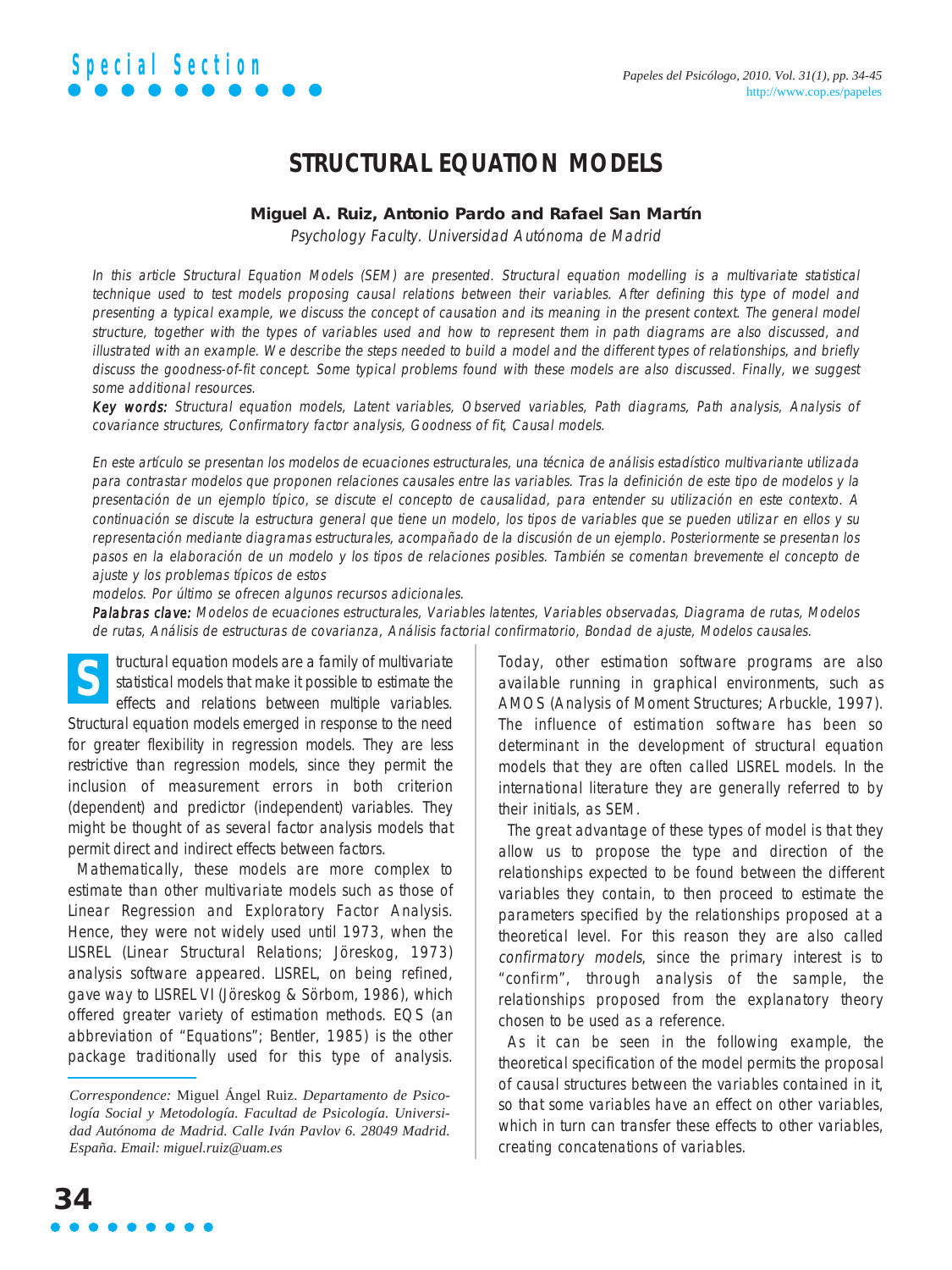Figure 1 shows a structural equation model from the health field (González & Landero, 2008). Models such as the one shown here are also called "path analysis" models, and all the variables contained in them are observable, except prediction errors. The purpose of this specific model is to predict the magnitude of a person's psychosomatic symptoms from a set of personal antecedents. The model proposes the existence of three predictor variables (self-esteem, self-efficacy and social support) that influence the individual's stress level. In turn, stress has a direct influence on psychosomatic symptoms, as well as an indirect one, modulated by the emotional exhaustion level. As it can be seen, the model proposed is somewhat more complex than a regression model, since some variables play the role of predictor variable and dependent variable simultaneously.

A rapid interpretation of the magnitude and direction of the studied parameters reveals that the predictor variables have a negative effect on the level of stress, so that the lower the perceived self-efficacy, the lower the self-esteem and the lower the social support, the greater the level of stress. Moreover, perceived self-efficacy is the predictor with the greatest effect, and all the predictors are related to each other. With the predictors employed we can account for 42% of the variability of the stress. Moreover, stress has a direct and positive (0.16) influence on psychosomatic symptoms, but the indirect effect via emotional exhaustion is greater (0.21=0.54\*0.39). Overall, 24% of the differences in the subjects' psychosomatic symptoms are accounted for. The meaning of these and other elements of the figure will be explained later.

Structural equation models are so called because it is necessary to use a set of equations to represent the relationships proposed by the theory. To represent the relations in the above example, three regression equations are being used and estimated simultaneously.

There are many types of models with different levels of complexity and with different purposes. All of them are models of a statistical nature. This means that they consider the presence of measurement errors in the observations obtained from reality. They normally include multiple observable variables and multiple unobservable (latent) variables, though some, such as that of the example, only include latent variables corresponding to the prediction errors.

As regards their estimation, structural equation models are based on the correlations between the variables

measured cross-sectionally in a sample of subjects. Therefore, in order to make the estimations, it is sufficient to measure a set of subjects at a given moment in time. This makes these models especially attractive. Even so, it should be borne in mind that the variables must permit the calculation of correlations, so that they must be quantitative, and preferably continuous.

**Special Section**

The strong points of these models are: having developed a set of conventions that permit their diagrammatic representation, the possibility of hypothesizing causal effects among the variables, the fact that they permit the concatenation of effects between variables, and the fact that they permit reciprocal relations between variables.

There are many types of models that can be defined with this methodology. The most popular of those mentioned in the statistical literature are: Multiple regression with multicollinearity, Confirmatory factor analysis (see Ferrando & Anguiano, 2010), Second-order factor analysis, Path analysis, Complete causal model with latent variables, Latent curve model (see Bollen & Curran, 2006), Multilevel models (see Skrondal & Rabe-Hesketh, 2004), Multi-group models, Mean-based models (ANOVA, ANCOVA, MANOVA and MANCOVA; see Bagozzi & Yi, 1994) and Mediation analysis (see Preacher et al., 2007).

#### **THE CONCEPT OF CAUSALITY**

An interesting feature of these types of models is the possibility they offer of representing the causal effects among their variables. Although it is very attractive to be able to represent diagrammatically the causal influence of one variable on another, and although we are also able to estimate the parameter corresponding to that effect, it should be stressed that the estimation of the parameter does not "demonstrate" the existence of causality. The existence of a causal relation between the variables must

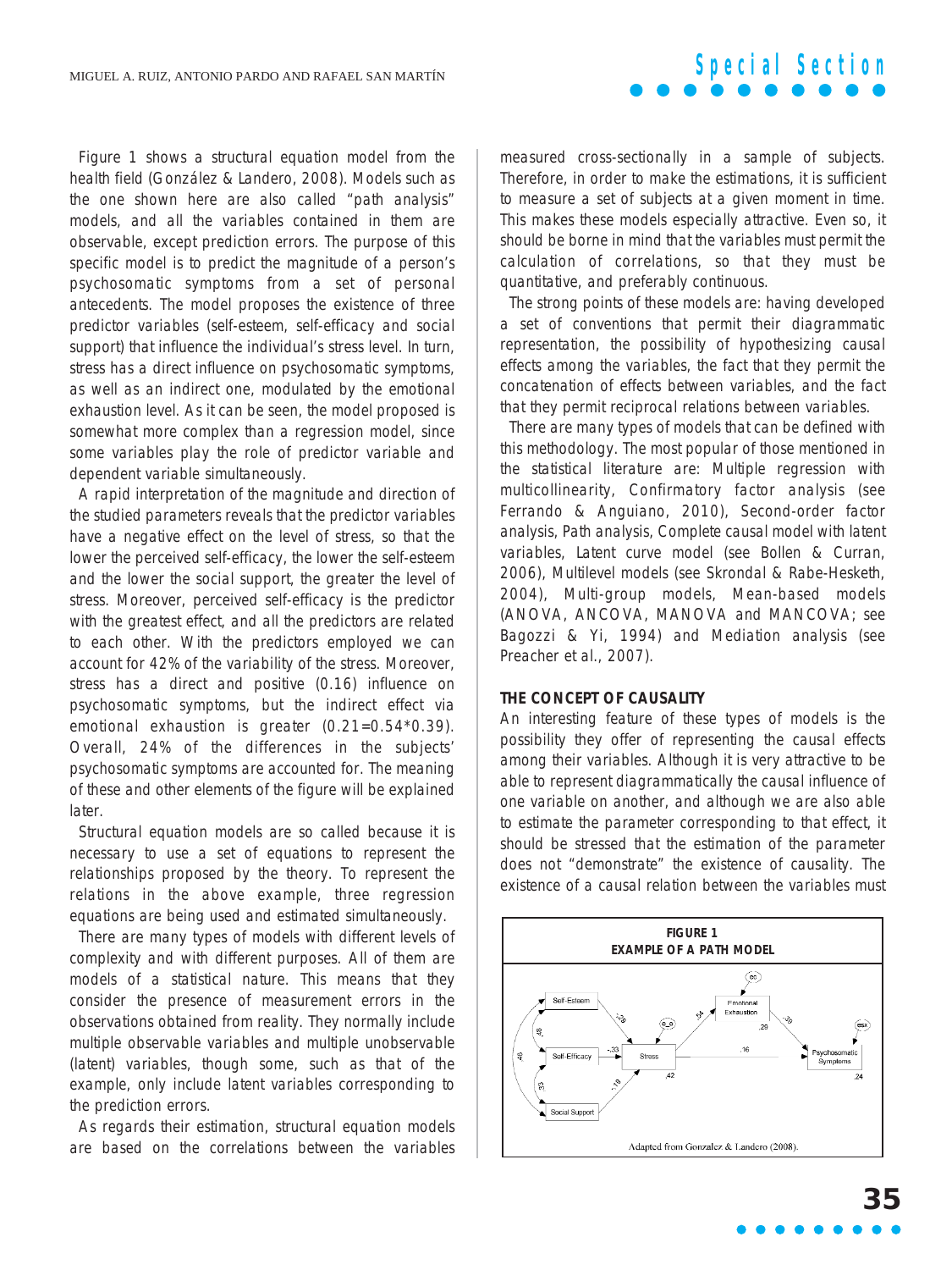be supported by the theoretical articulation of the model, and not by its estimation with data of a cross-sectional nature. In order to demonstrate scientifically that there is a causal relation it is necessary to design a controlled experiment with random assignment of subjects to the study conditions (see Pardo, Ruiz & San Martín, 2009, pp. 356-359). It should be borne in mind that structural equation models are used in studies of correlational nature, in which only the magnitude of the variables is observed, and the variables are never manipulated.

The work of Boudon (1965) and Duncan (1966) opened up a new possibility for approaching the problem of causality, distinct from that of experimental manipulation, proposing dependence analysis or path analysis. In this type of analysis a causal theory is studied through the specification of all the variables that are important for that theory. Subsequently, the relations between the causal effects can be derived from the causal theory, to eventually estimate the size of those effects. The generalization of the path analysis model gave rise to structural equation models for the testing of theories – or causal models, which amount to the same. According to the logic of these models, on the basis of the theory underlying the model, it will be possible to derive the covariance measures expected among the variables directly from the causal effects contained in the model. If the theory is correct, the covariance measures derived from the model and the covariance measures obtained from the data should be equal.

# **STRUCTURE OF A MODEL**

A complete structural equation model comprises two basic parts: the measurement model and the structural relations model.

The measurement model contains the form in which each latent construct is measured through its observable indicators, the errors that affect the measurements and the relationship expected to be found among the constructs when they are related to one another. In a complete model there are two measurement models, one for the predictor variables and another for the dependent variables.

The structural relations model is that which we actually want to estimate. It contains the effects and relationships between the constructs, which will typically be latent variables. It is similar to a regression model, but can also contain chained effects and loops among variables. Moreover, it contains the prediction errors (which are distinct from the measurement errors).

There are two exceptional cases in which the model does not contain both parts, and which are used relatively frequently. First of all, confirmatory factor analysis models contain only the measurement model, and the relations between latent variables can only be of a correlational nature. Secondly, path analysis models do not contain latent variables; instead, the observable variables are equated with the latent variables; consequently, the structural relations model is the only one present. As a result of this drawback, measurement errors and prediction errors are combined in a single common term.

### **TYPES OF VARIABLES**

In a structural model two different types of variable are distinguished, according to their role and their measurement.

- ✔ Observed or indicator variable. Variables measured in the subjects, e.g., the items of a questionnaire.
- $\triangleright$  Latent variable. Characteristic that it is wished to measure but that cannot be observed and is free of measurement error. For example, a dimension of a questionnaire or a factor in an exploratory factor analysis.
- ✔ Error variable. Represents both the errors associated with the measurement of a variable and the set of variables not considered in the model and which may affect the measurement of an observed variable. These are considered to be latent variables, since they are not directly observable. The error associated with the dependent variable represents the prediction error.
- $\vee$  Grouping variable. Categorical variables that represent membership of the different subpopulations to be compared. Each code represents a subpopulation.
- $\vee$  Exogenous variable. Variable that affects another variable and that is not affected by any variable. The independent variables of a regression model are exogenous.
- $\overline{\mathsf{y}}$  Endogenous variable. Variable that is affected by another variable. The dependent variable of a regression model is endogenous. All endogenous variables must be accompanied by an error.

# **STRUCTURAL DIAGRAMS: CONVENTIONS AND DEFINITIONS**

In order to represent a causal model and the relations to be included in it, it is customary to use diagrams similar to flow diagrams. These diagrams are called causal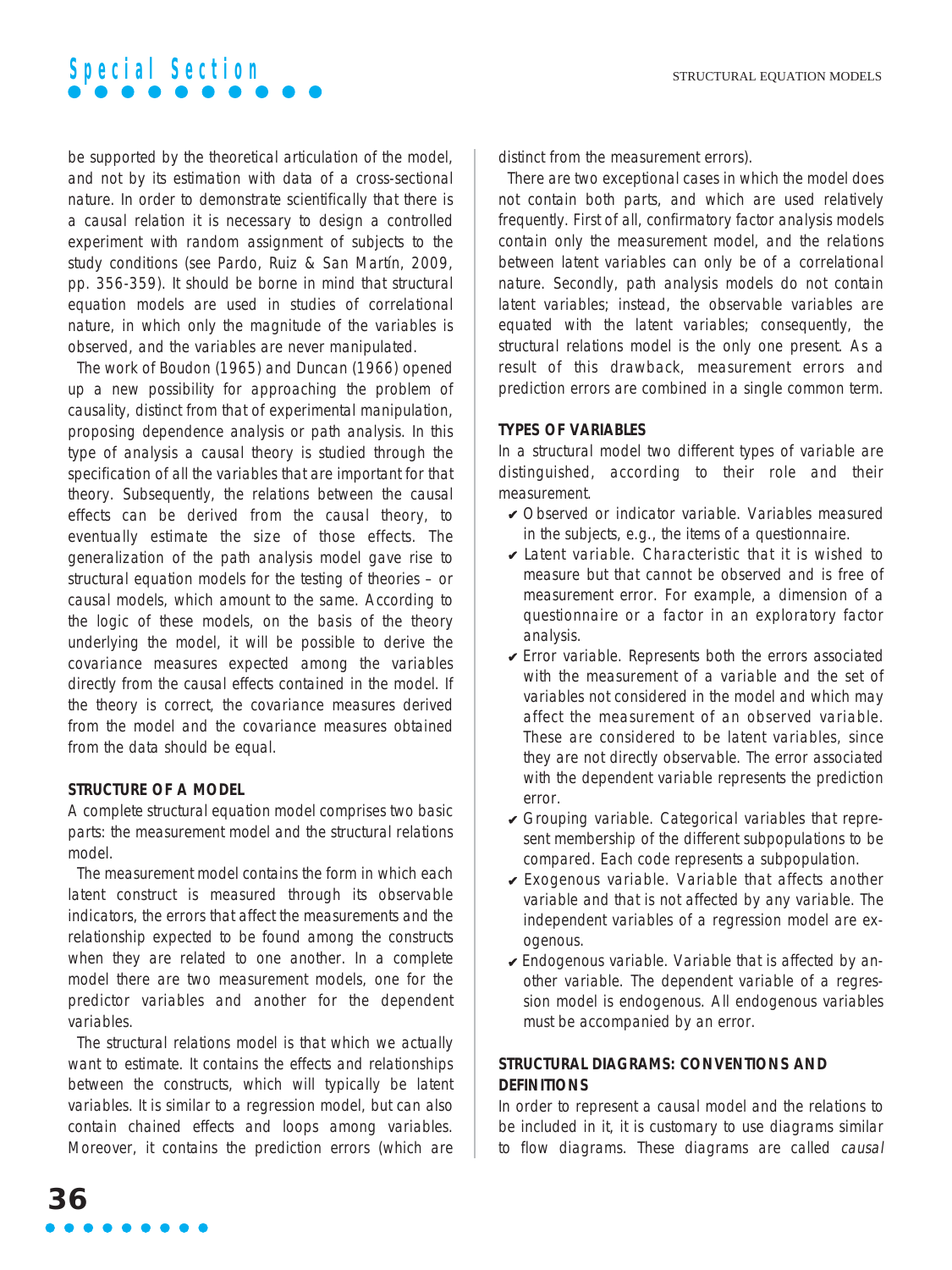diagrams, path diagrams or structural diagrams. The structural diagram of a model is its graphic representation, and is of great help in specifying the model and the parameters contained in it. Indeed, today's software makes it possible to define the model in its entirety on representing it in the graphic interface. On the basis of the structural diagram, the software itself derives the equations of the model and reports on the restrictions necessary for it to be completely identified. Structural diagrams follow some particular conventions that one needs to know so as to be able to derive the corresponding equations.

- $\triangleright$  The observable variables are shown within rectangles.
- $\vee$  The unobservable (latent) variables are shown within ovals or circles.
- $\checkmark$  The errors (be they of measurement or prediction) are shown without rectangles or circles (though some software programs show them in the same way as latent variables).
- $\vee$  Bi-directional relations (correlations and covariations) are shown as curved vectors with an arrow at each end.
- $\vee$  All structural effects are shown as a straight arrow, whose origin is the predictor variable and whose end, at the point of the arrow, is the dependent variable.
- $\vee$  The model parameters are shown on the corresponding arrow.
- $\vee$  Any variable that is affected by other variables of the model must also include an error term.
- $\vee$  Although it is not necessary for the user to specify it, software programs tend to include, together with each variable, its variance, and, if it is a dependent variable, its corresponding proportion of explained variance.

Structural diagrams also serve for the adequate specification of the model with a view to estimation with statistical software. The restrictions are made diagrammatically or by imposing values on the diagram itself. Moreover, statistical software programs make it possible to check the specified model on the basis of the diagram they generate. This helps to avoid overlooking fundamental parameters in the definition of the model, so that the user does not have to write down the model's equations explicitly and trust that the equations are the right ones.

Let us review the model considered previously as an example, but this time defined with more complexity.

Figure 2 shows a new version of the model that contains six latent variables: self-esteem, self-efficacy, social support, stress, emotional exhaustion and psychosomatic symptoms. The first three latent variables are exogenous (because they are not directly affected by any other variable) and the last three latent variables are endogenous, because they are affected by other variables. The three endogenous variables have a term that represents their prediction error (e\_e, ece and esx).

**Special Section**

Each endogenous latent variable is measured by means of three observable variables called indicators. The latent variable psychosomatic symptoms is measured in subjects through three scales called INDI1SX, INDI2SX and INDI3SX. The model assumes that a person with many

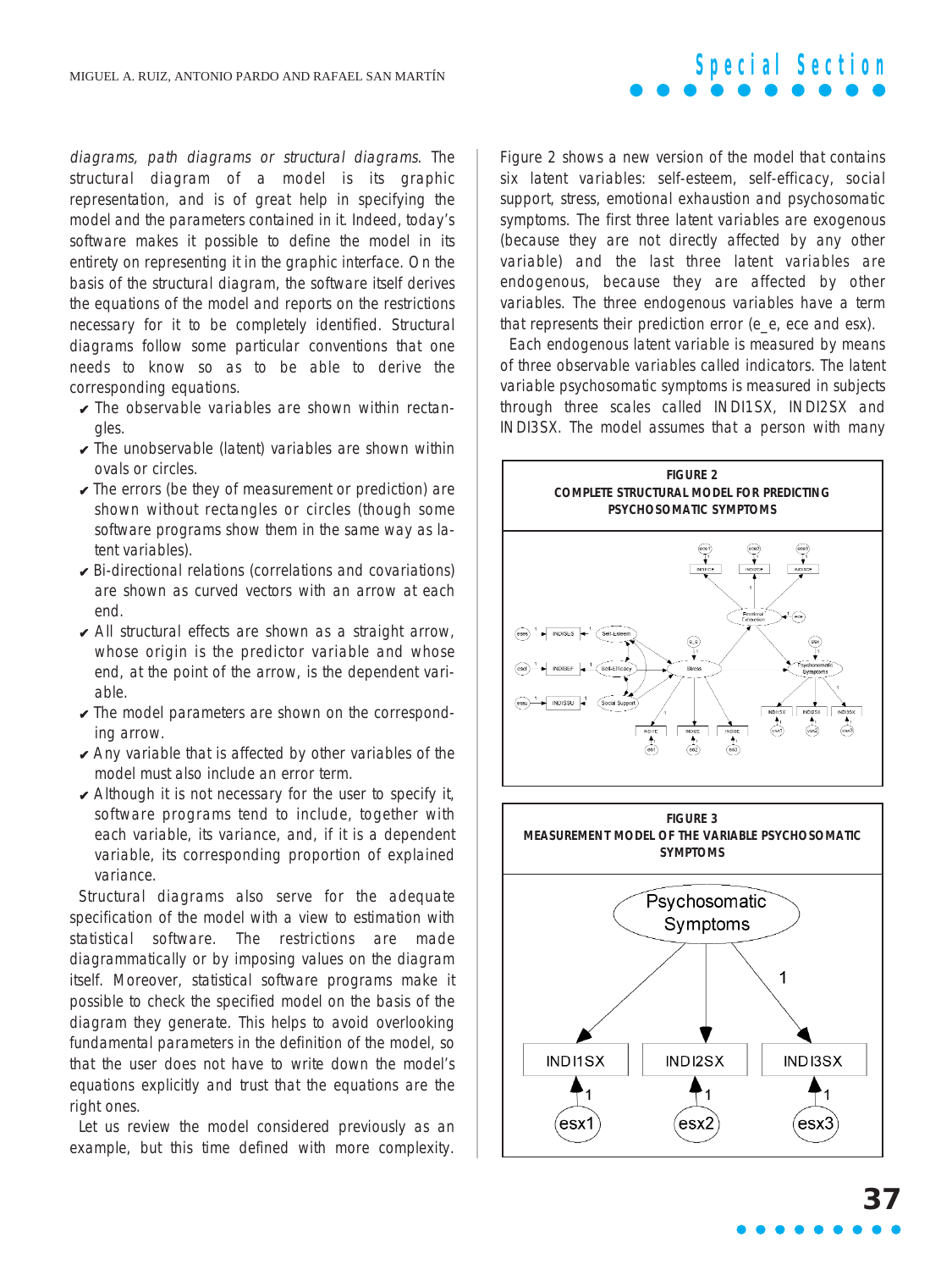

psychosomatic symptoms will score high in all three indicators and a person with few psychosomatic symptoms will score low. The indicators are observable but are not perfect measures of their latent variable. Therefore, each indicator has an associated measurement error. The measurement error of the indicator INDI1SX is the unobservable variable esx1. Figure 3 shows the measurement model of the latent variable psychosomatic symptoms. In the case of exogenous latent variables, each construct is measured by a single indicator, so that this part of the model can be simplified by identifying the latent variable with its indicator, as can be seen in the final estimated model in Figure 5.

Figure 4 shows the structural relations model. This model contains only the latent variables. It is easy to appreciate in it that the exogenous variables can correlate with one another (which would be impossible in an ordinary regression model), and that each endogenous variable has an associated prediction error that accounts for part



of its variability (this error is not associated with the measurement errors, which are represented in the measurement model).

Figure 5 represents the final estimated model, once it has been simplified with respect to the exogenous variables. On the left are the three exogenous variables used for predicting the stress level. The three variables are observable and correlate with one another (they are multicollinear). Their negative effect on stress indicates that lower levels of self-esteem, self-efficacy and social support permit us to predict a higher level of stress. (Although not indicated in the diagram, all the regression weights differ significantly from zero). The combination of the three predictors permits the explanation of 47% of the variance of stress (free of measurement error), which is indicated numerically on the latent variable. The proportion of variance of the stress accounted for by its predictors is inversely proportional to the variance of its prediction error, so that it is not necessary to indicate this second value, while the corresponding error variable is indeed shown (e\_e). Each endogenous latent variable is measured by three indicators. Each arrow that proceeds from a latent variable toward its indicator is interpreted in the same way as the loading in factor analysis, and (in the standardized solution) corresponds to the correlation of the indicator with the latent variable it intends to measure. The numerical value shown next to the box of an observed variable is the proportion of variance shared by the indicator and the corresponding latent variable (similar to the communality) and which is not attributable to the measurement error. In the central part of the model are the effects of each latent variable on the others. As it can be seen, stress has a greater direct effect on emotional exhaustion than on psychosomatic symptoms. In turn, the effect of stress on psychosomatic symptoms is lower than the effect received from emotional exhaustion. The figure does not show the total effect of stress on psychosomatic symptoms (0.50), which would be the sum of the direct effect (0.17) and the indirect effect (0.64\*0.51=0.33) via emotional exhaustion.

Comparing the complete model with the path model in Figure 1, it can be seen that the effects have increased substantially in some cases and that, moreover, there has been a rise in the proportion of explained variance of the endogenous variables. It can also be appreciated that not all the indicators are equally accurate. Finally, it is to be expected that this equivalent model, though useful, will obtain poorer fit values than the path model for the mere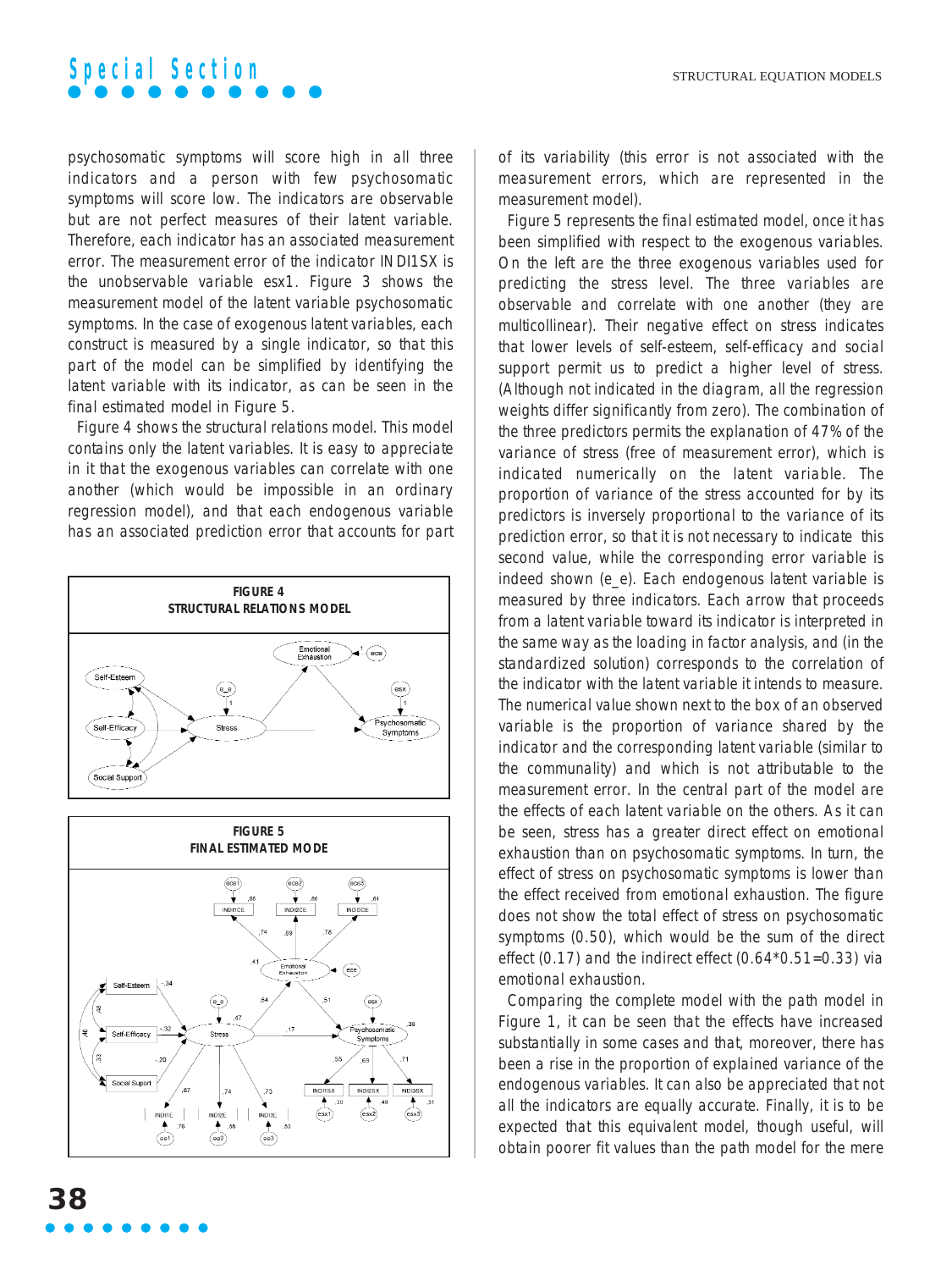fact of containing a greater number of variables (which affects the model's degrees of freedom and the goodnessof-fit statistics).

Just as there is a set of conventions for representing the models in diagrammatic form, there are also conventions for naming each element of a model, be they variables or parameters, in the mathematical notation. We shall not go into an explanation of this notation here, but it is useful to know that it is customary to use Greek letters (see Ruiz, 2000; Hayduk, 1987).

#### **STEPS IN THE DEVELOPMENT OF A MODEL**

The estimation of a model begins with the formulation of the theory that supports it. This theory should be formulated so that it can be tested with real data. Specifically, it must contain the variables considered important and which are to be measured in the subjects. The theoretical model must specify the relations expected to be found between the variables (correlations, direct effects, indirect effects, loops). If a variable is not directly observable, mention should be made of the indicators that permit its measurement. Normally, the model will be formulated diagrammatically, making it easy to identify the equations and parameters.

Once the model has been formulated, each parameter must be correctly identified and derivable from the information contained in the variance-covariance matrix. There are strategies for ensuring that all the parameters are identified, such as using at least three indicators per latent variable and making the measurement scale of each latent variable equivalent to one of its indicators (this is achieved by setting the weight of one of the indictors arbitrarily at a value of 1). Even so, it may occur that the model is not completely identified, which will mean that it is being attempted to estimate more parameters than the number of pieces of information contained in the variance-covariance matrix. In that case it will be necessary to impose further restrictions on the model (setting the value of one or more parameters) and reformulate it.

When the variables that form part of the model have been selected, it must be decided how to measure the observable variables. These measurements (generally obtained by means of scales or questionnaires) will permit us to obtain the variances and covariances on which to base the estimation of the parameters of a model correctly formulated and identified (we assume that we are working with a representative and sufficiently large sample of the population under study).

The estimation of the model's parameters is followed, first of all, by an assessment of the model fit. If the estimations obtained do not correctly reproduce the observed data, the model will have to be rejected, and with it the theory that supported it; the model can then be corrected by making additional theoretical assumptions. Secondly, a technical assessment is made of the estimated values for the parameters. Their magnitude must be adequate, the effects must differ significantly from zero, inappropriate estimations (such as negative variances) must not be obtained, and so on. It may be the case that some of the estimations attain a value close to zero; when this occurs it is recommended to simplify the model by eliminating the corresponding effect. Finally, all the parts of the model must be interpreted. If the model has been accepted as a good explanation of the data it will be interesting to validate it with other samples, and quite possibly to use it as an explanation of more complex theories that can be tested. The process is summarized in diagrammatic form in Figure 6.

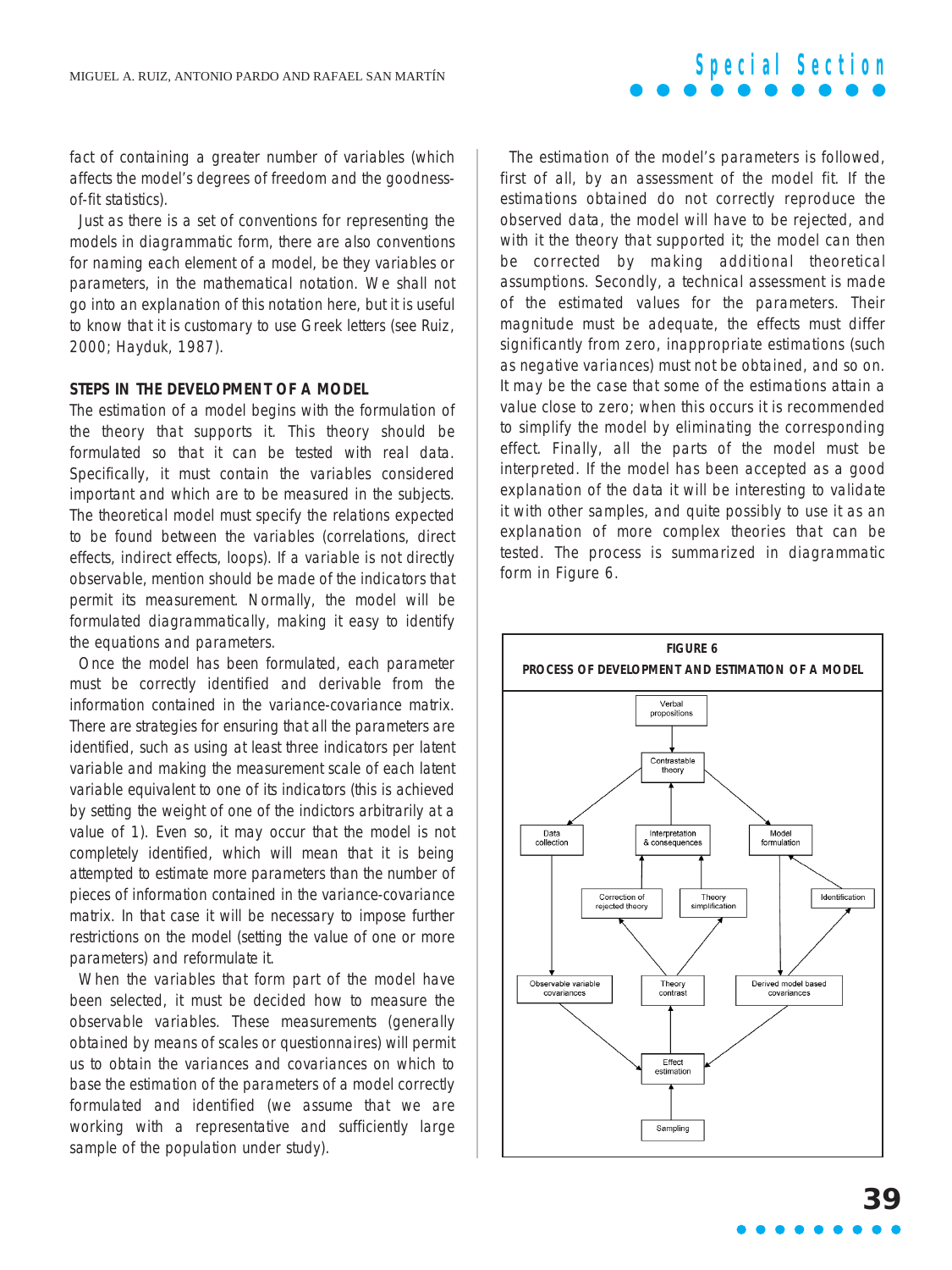### **TYPES OF RELATIONSHIP**

In multivariate techniques we are accustomed to studying the simultaneous relationship of diverse variables among one another. In these techniques the relationships between dependent and independent variables are all of the same level or the same type. In a structural equation model we can distinguish different types of relationship. Understanding these different types of relationship can be of great help in formulating the models on the basis of ordinary language. Below we discuss these types of relationship, following the scheme proposed by Saris and Stronkhorst (1984).

#### **COVARIATION vs CAUSALITY**

We say that two phenomena covary, or are correlated, when on observing a greater quantity of one of the phenomena we also observe a greater quantity of the other (or a lesser quantity if the relationship is negative). Likewise, low levels of the first phenomenon are associated with low levels of the second. Thus, for example, when we say that aptitude and performance correlate with one another, we expect subjects with a higher level of aptitude to show better performance, and vice versa. However, as we have already stressed, covariation and causality are not the same thing. When we observe a strong relationship (covariation) between two variables, we should not interpret this as signifying a causal relationship between them. There may be other variables we have not observed, and which enhance or attenuate the relationship. For example, it may be that motivation and performance are related, and that their relationship is conditioning the relationship between aptitude and performance (enhancing it or attenuating it). A possibly clearer example is that proposed by Saris. If we gather data on the number of vehicles and the number of telephones in different populations, we shall surely find a covariation between the two variables. However, that must not lead us to think that the greater number of vehicles is the cause of the greater number of telephones.

Another level of analysis is causality. If we collect information on the number of smokers in a room and the amount of smoke in that room, we will observe a high covariation between the two variables. It seems reasonable to go one step further in our interpretation of this result and argue, conceptually, that the quantity of smokers causes the amount of smoke, and that changes in the quantity of smokers will cause a change in the amount of smoke.

The change of perspective from the covariation observed to the causality attributed to two variables is made by the researcher, who is the one hypothesizing the causality. It is good practice for statements we make to be worded explicitly with respect to the type of relationship we wish to test between two variables.

The examples we have considered in this section can be represented by means of the diagrams we have developed up to now.

If we are studying the correlation between aptitude and performance it should be represented with a curved arrow between the two variables.



Figure 7. Covariation relationship

In contrast, the causal relation between the number of smokers and the amount of smoke will be represented by a vector from the cause to the effect.



Figure 8. Relationship of a causal nature

#### **SPURIOUS RELATIONSHIP**

A basic causal relationship or a covariation relation involves two variables. In a spurious relationship the relation is made up of at least three variables. A spurious relationship is one in which the covariation between two variables is due, totally or partially, to the common relation of the two variables with a third one. This is why the covariation between two variables may be very high, while at the same time their causal relation is null. A typical example of a spurious relationship is that found between height and intelligence in pre-school children. If we measure the two variables in such children it is quite possible that we will find a strong relationship between them; however, nobody would seriously think that height causes intelligence. There is a third variable, the child's development (age) that is the cause of both variables and which leads to this relationship being observed. This can be represented diagrammatically as follows: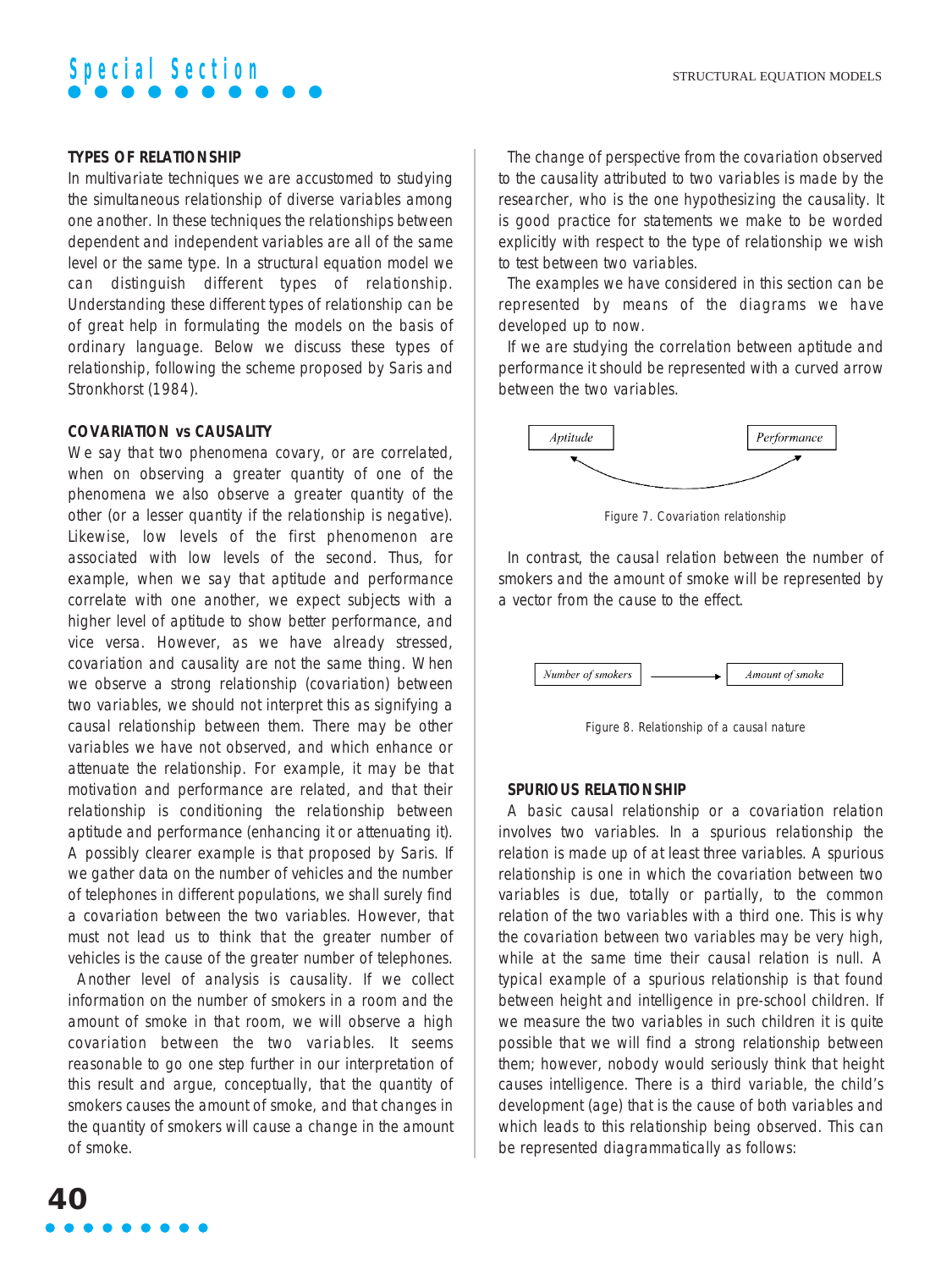

Figure 9. Spurious relationship

To study the presence of this phenomenon we use the partial correlation coefficient, which measures the relationship between two variables after partialling out the effect of a third one (it is also possible to partial out the effect of more than one variable). In our example, the correlation between the three variables will be high and positive, whilst the partial correlation between intelligence and height (partialling out the effect of age) will be practically null.

In general, we can state that the causal relation between two variables implies that the two covary, the rest of the variables remaining constant. But the opposite is not true: covariation between two variables does not necessarily imply that there is a causal relation between them – the relationship may be spurious, false, fictitious (see Pardo, Ruiz & San Martín, 2009, pp. 356-357).

#### **DIRECT AND INDIRECT CAUSAL RELATIONSHIP**

Up to now we have mentioned only direct causal relationships. An indirect causal relationship implies the presence of three variables. There is an indirect relationship between two variables when a third variable modulates or mediates the effect between them – that is, when the effect between the first and second variable is via a third one. Variables that mediate in an indirect relationship are also referred to as modulating variables.

Let us consider the relation between aptitude, performance and motivation. We can think of motivation level as a variable that modulates the relation between aptitude and performance. This relationship can be represented thus:



Figure 10. Indirect causal relationship

The model in the figure proposes a direct effect of aptitude on motivation and of motivation on performance. Moreover, there is an indirect effect between aptitude and performance. The indirect effect of the variable aptitude on performance can be enhanced (or attenuated) by the modulating variable motivation.

**Special Section**

The existence of an indirect effect between two variables does not preclude the possibility that there will also be a direct effect between them. Thus, the relations proposed in Figure 10 can become more complex, as follows:



Figure 11. Direct and indirect relationships

Once more, it is the researcher who must make explicit the types of relationship that his or her theory is capable of explaining.

#### **RECIPROCAL CAUSAL RELATIONSHIP**

The causal relationship between two variables can be either reciprocal or unidirectional. When the relationship is reciprocal (bidirectional), the cause variable is in turn the effect of the other one. This type of relationship is represented by two separate arrows pointing in opposite directions. A reciprocal relationship is actually a feedback loop between two variables. The reciprocal causal relationship can be direct or indirect, involving other variables before the loop is closed.

The relationship between Anxiety and Performance can be represented as a reciprocal loop: the greater the anxiety, the poorer the performance; and the poorer the performance, the greater the anxiety.



Figure 12. Reciprocal causal relationship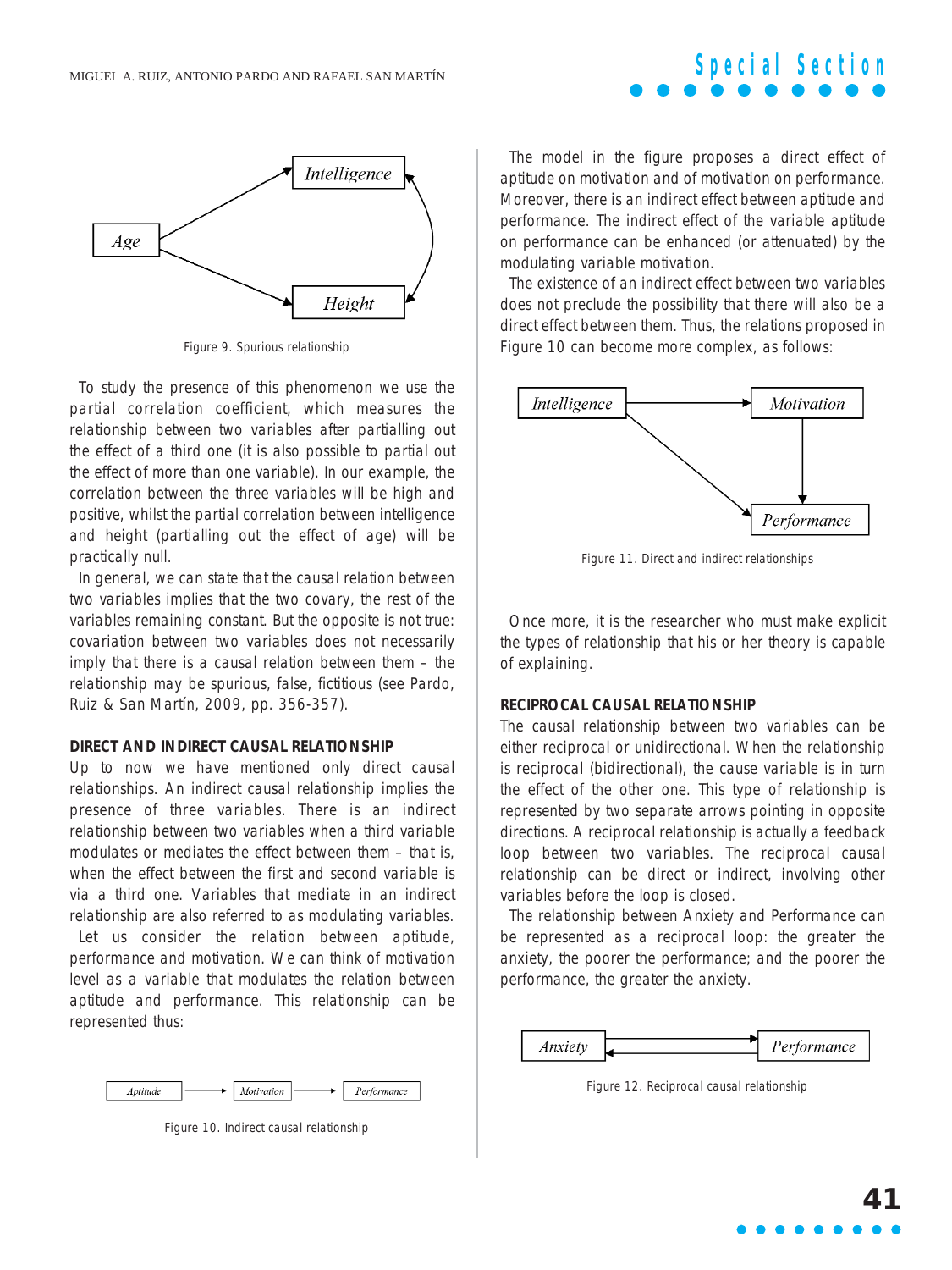

### **TOTAL EFFECTS**

As we have seen, each type of causal relationship is represented by means of a type of effect. There is a final type of effect (or relationship) that we have not mentioned, that of non-analyzed effects. In the diagram these would be the arrows that could have been shown but are not. Their absence may be for one of two reasons. On the one hand, it may be that important variables for explaining the covariation in the data have been left out (specification error). On the other hand, it may be because it is assumed that the rest of the variables not considered in the model compensate one another, their effect being incorporated in the model's error terms. The sum of the spurious effects and the non-analyzed effects results in so-called non-causal effects. Once the model is defined, the spurious effects appear when the endogenous variables are correlated beyond the estimated effects (covariances emerging between the prediction errors). Non-analyzed effects appear when the observable variables are correlated beyond what the model predicts (covariances emerging between the measurement errors).

Given that an endogenous variable can receive a direct effect from another variable and also an indirect effect from that same variable modulated by other variables, it is customary to add the two types of effect, giving rise to the total effect.

# **THE CONCEPT OF "FIT"**

To understand the basis of structural equation models it is necessary to change our perspective on what the concept of a model's fit means. In linear regression, when we speak of the parameter estimates we choose those estimations that best fit the model to the data, in the sense that they minimize the prediction errors committed with the model for the set of subjects in the sample (in the least squares method). In contrast, in structural equation models the aim is to fit the covariances between the variables, rather than seeking the fit to the data. Instead of minimizing the difference between the predicted and observed values at an individual level, what is minimized is the difference between the covariances observed in the sample and the covariances predicted by the structural model. This is why these models are also referred to as covariance structure models (Long, 1983). Thus, the residuals of the model are the difference between the covariances observed and the covariances reproduced (predicted) by the theoretical structural model.

The fit of a model can be expressed in a basic hypothesis, which proposes that, if the model is correct and we know the parameters of the structural model, the populational covariance matrix could be reproduced accurately based on the combination of the model's parameters. This notion of fit is summarized in the following equation

$$
H_0: \ \Sigma = \Sigma(\mathbf{\Theta}) \tag{1}
$$

where is the populational variance-covariance matrix among the observable variables, is a vector that contains the parameters of the model and ( ) is the variancecovariance matrix derived as a function of the parameters contained in the vector .

We can see the meaning and scope of this hypothesis through an example (Bollen, 1989). Let us consider the model shown in Figure 13:



Figure 13. Simple regression model

The regression equation that defines it is as follows (subindices have been removed)

$$
y = \gamma x + \varepsilon \qquad (2)
$$

Where g is the regression coefficient and is the variable that represents the error term, which is assumed to be independent of x and whose expected value is zero. The variance-covariance matrix among the observed variables  $x$  and  $y$  is

$$
\Sigma = \begin{pmatrix} \text{VAR}(y) & \text{COV}(x, y) \\ \text{COV}(x, y) & \text{VAR}(x) \end{pmatrix} \tag{3}
$$

This is the matrix we obtain directly on analyzing the data descriptively, and represents the relationships between the variables in the sample. However, the dependent variable  $y$  is a function of the variables  $x$  and , and of the parameter g. We can rewrite the elements of the matrix according to equation (2). Operating, it is relatively easy to demonstrate that the variance of the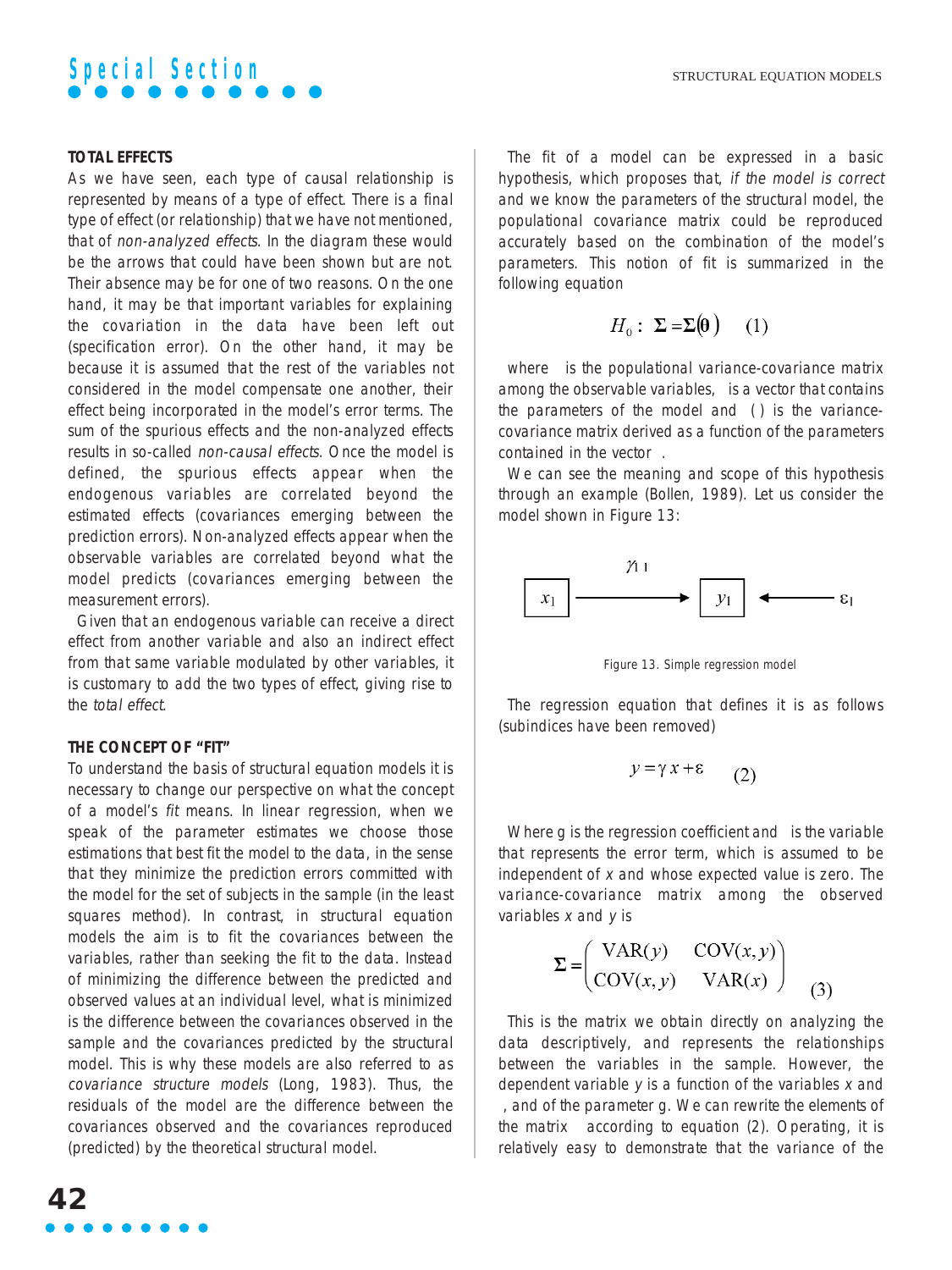dependent variable is a function of the parameter g and of the error variance:

$$
VAR(y) = \gamma^2 \text{ VAR}(x) + \text{VAR}(\varepsilon) \quad (4)
$$

It is also possible to demonstrate that the covariance between  $x$  and  $y$  is a function of the parameter  $\alpha$  and of the variance of the predictor variable:

$$
COV(x, y) = \gamma \text{ VAR}(x) \quad (5)
$$

Substituting in equation (3) the derived expressions written according to the parameters of the model, we arrive at the reproduced populational variancecovariance matrix:

$$
\Sigma(\theta) = \begin{pmatrix} \gamma^2 \text{VAR}(x) + \text{VAR}(\epsilon) & \gamma \text{VAR}(x) \\ \gamma \text{VAR}(x) & \text{VAR}(x) \end{pmatrix}
$$
 (6)

This matrix is also called an implied variance-covariance matrix. We can now substitute in equation (1) and express the basic hypothesis once more as:

$$
H_0: \Sigma = \begin{pmatrix} \text{VAR}(y) & \text{COV}(x, y) \\ \text{COV}(x, y) & \text{VAR}(x) \end{pmatrix} =
$$

In this expression the elements on the right and those on the left correspond one to one, given the specifications of the model proposed. If the model is correct and we know the values of the parameters on the right of the equation, it will not be difficult to check the equality of the terms. The objective of the estimation is to obtain those values of the parameters (in this case the regression coefficient and the error variance) that permit this equation to be maintained with the sample data.

To be able to estimate the parameters of the model we had to await the development of specialized computer software. In this brief approach to structural equation models it suffices to know that the estimations are made with a view to maximizing the fit of the model. To this end we use some measure summarizing the magnitude of the differences between the variances and covariances observed (left-hand side of the equation) and reproduced (right-hand side of the equation), and we attempt to minimize such differences.

#### **GOODNESS-OF-FIT STATISTICS**

Once the model has been estimated its quality must be assessed. To this end, goodness-of-fit statistics are used. There are three types of goodness-of-fit statistics: those of absolute fit (which rate the residuals), those of relative fit (which compare the fit with respect to another model with poorer fit) and those of parsimonious fit (which rate the fit with respect to the number of parameters used). None of them offers all the information necessary for assessing the model, and it is customary to use a set of them, reporting them all together (see Schreiber et al., 2006).

The following table lists those most widely used, together with their standard abbreviations and the reference value that should be attained to indicate good fit. The chisquared statistic is conceptually the most appealing, since it allows us to test the null hypothesis that all the model's errors are null, a hypothesis which it is pertinent to maintain with the sample used. However, this statistic is highly sensitive to sample size: with large samples (over 100 or 200 cases) it is relatively easy to reject the null hypothesis when the model actually attains a good fit. For this reason, as well as assessing its statistical significance, a comparison is usually made with its degrees of freedom. This statistic is always reported.

# **TYPICAL PROBLEMS**

We should point out various typical problems that tend to be found in the published models, some limitations that should be taken into account and the safety measures that must be taken on using the models.

In the definition of a model it is essential not to exclude important variables from the theoretical point of view.

| <b>TABLE 1</b><br><b>GOODNESS-OF-FIT STATISTICS AND</b><br>REFERENCE CRITERIA                                                         |                                    |                                               |
|---------------------------------------------------------------------------------------------------------------------------------------|------------------------------------|-----------------------------------------------|
| Index                                                                                                                                 | Abbreviation                       | Criteria                                      |
| Absolute fit                                                                                                                          |                                    |                                               |
| Chi-square                                                                                                                            | $\chi^2$                           | Significance $> 0.05$                         |
| Chi-square / degrees of freedom                                                                                                       | $\gamma^2$ /df                     | Less than 3                                   |
| Comparative fit                                                                                                                       |                                    |                                               |
| Comparative goodness of fit index                                                                                                     | CFI.                               | > 0.95                                        |
| Tucker-Lewis index                                                                                                                    | TI I                               | > 0.95                                        |
| Normed Fit Index                                                                                                                      | <b>NFI</b>                         | $\geq 0.95$                                   |
| Parsimonious fit                                                                                                                      |                                    |                                               |
| Parsimony-adjusted NFI                                                                                                                | <b>PNFI</b>                        | Close to 1                                    |
| Other<br>Goodness of fit index<br>Adjusted goodness of fit<br>Root mean square residual<br>Root mean square error<br>of approximation | GFI<br>AGFI<br><b>RMR</b><br>RMSEA | > 0.95<br>$\geq 0.95$<br>Close to 0<br>& 0.08 |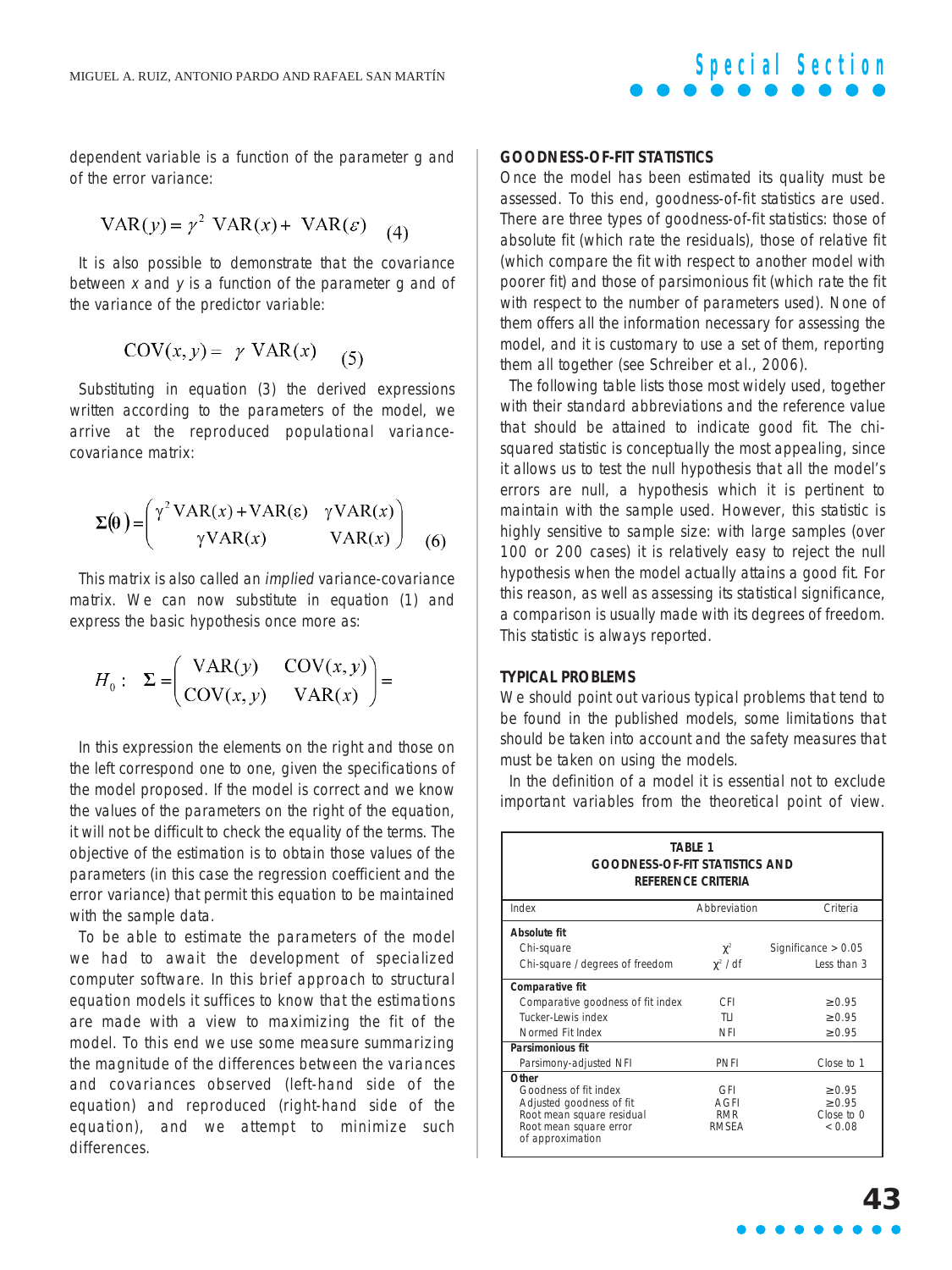First of all, it should be attempted to measure all the pertinent variables. Secondly, any model in which the conceptually central variables lack significant effect should be called into question.

The fact that a model obtains good fit with a sample does not rule out the possibility of there being other tentative models that might also fit the data well. It is always of interest to test other models that might also be supported by the theory (or by rival theories).

Occasionally, models are published that contain both the effects corresponding to parameters differing from zero and effects which after the estimation can be considered null. Although more space would be required for a full explanation, information should be provided on both the theoretical model with all the parameters and variables proposed and the final model containing only the parameters that differ from zero and the variables with statistical effect.

It is well known that goodness-of-fit statistics deteriorate rapidly as sample size increases, and many researchers report on small samples so as to avoid deterioration of the fit values. Therefore, one should call into question those models estimated with small or relatively unrepresentative samples. It is customary to require sample sizes in excess of 100 subjects, and those of over 200 subjects give good guarantees.

These models admit the use of a small number of variables (10-20). The greater the number of variables, the more difficult it is to correctly reproduce the covariances observed. Moreover, the more variables there are, the greater the sample size should be (a rate of over 10 subjects per observed variable is recommended).

Many studies employing these models abuse the fitting and re-fitting of the possible theoretical relations, including and excluding effects and variables in a tentative manner. With this purpose they use the significance values and the modification indices of the individual parameters (of both the analyzed effects and the excluded effects), which provide information on the problems of fit present in the data. These overmanipulated models tend to be quite unstable, and lose good properties of fit when replicated with other samples. Unfortunately, replication studies are scarce, so that it is recommended to maintain a certain degree of scepticism when a study fails to report in detail on how the data and the model may have been manipulated.

Categorical variables should not be used, since, ideally, all the variables should be quantitative and continuous to justify the use of variance and covariance statistics. As we have seen, it is essential for the sample estimation of the variances and covariances between the observed variables to be accurate, if the process of estimation of the model's parameters is to be successful. However, it is very common to use items in ordinal, Likert-type format to measure subjects, given the fact that they can be answered easily. In such cases it is appropriate to group the individual items to form scales with more continuous measurement (see Finney & DiStefano, 2006).

#### **FINAL CONSIDERATIONS**

In spite of the limitations mentioned, structural equation models represent a highly powerful tool for formalizing in an explicit way relatively complex theories; moreover, they make it possible to test those theories and to include complex or hierarchical relations between multiple variables.

They also permit the extension of some traditional models on including, for example, measurement errors in factor analysis models, on estimating directly the loadings and correlations among factors (without using rotation), or on including individual significance tests for the estimated factor loadings.

Furthermore, in these models it is possible to separate measurement errors from prediction errors, attenuating the effect of the measurement errors on the assessment of the model's predictive capacity.

These models, together with canonical regression models, are the only ones to allow the analysis of problems in which there is more than one dependent variable and to analyze those variables simultaneously.

Although the estimation of these models has been greatly simplified with the advent of estimation software which uses a graphic interface, it is important to bear in mind that its use is laborious. Even so, they are undoubtedly of inestimable help in facing the challenge of developing explanatory theories of human behaviour.

### **ADDITIONAL RESOURCES**

Those who wish to explore these models in more depth, while remaining at a relatively basic level, may consult the manuals by Byrne (1994, 1998, 2001, 2006), while those who would prefer an even more elementary introduction might wish to look at the book by Saris and Stronkhorst (1984) and the brief papers by Long (1983a, 1983b, 1990). A good explanation of the development and interpretation of these models can be found in the last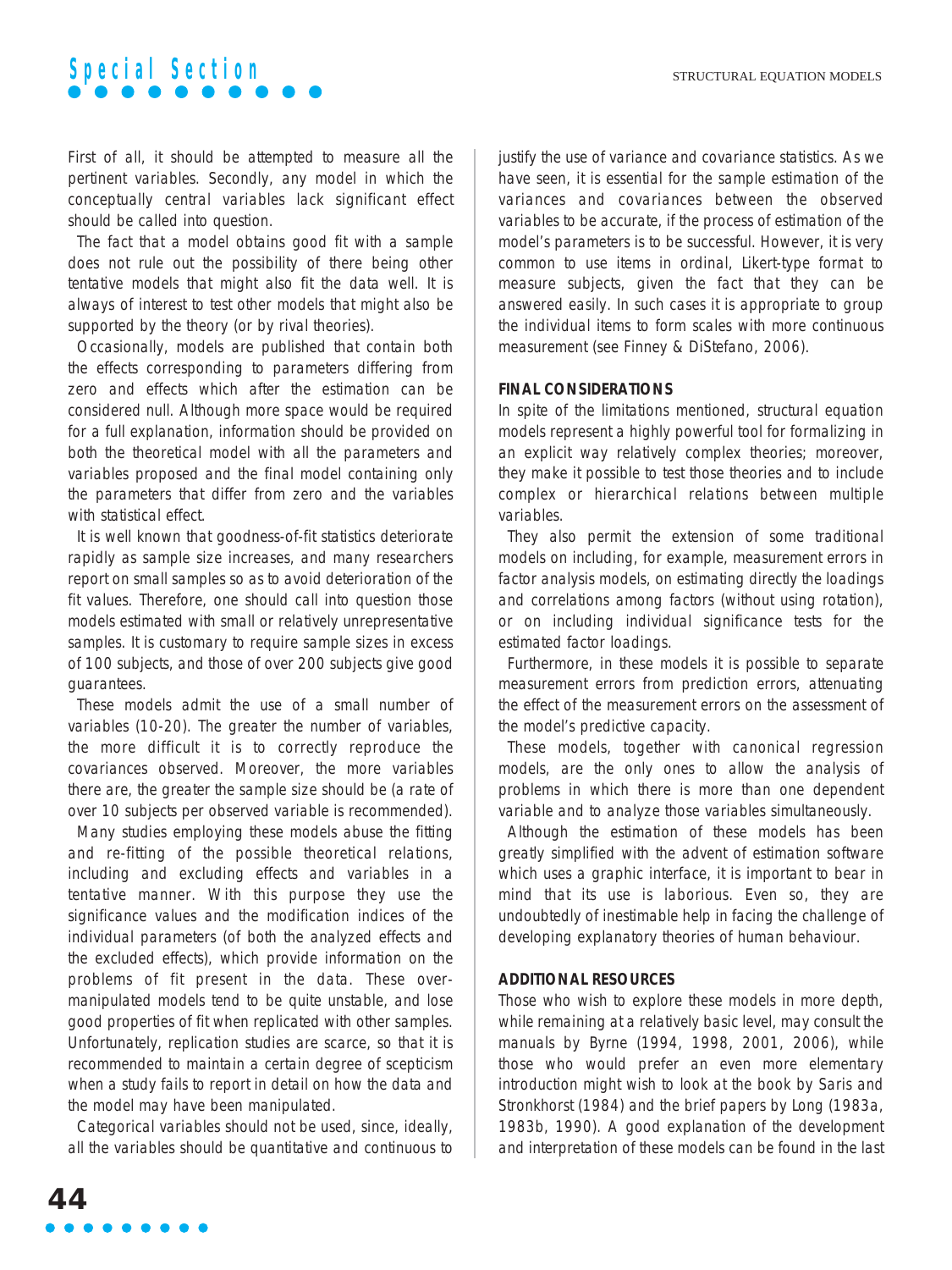three chapters of the manual by Hair et al. (2006), which is highly practical even though it contains scarcely any formulation and lacks demonstrations. The manual by Bollen (1989) is excellent, and quite complete, but requires a good level of previous knowledge in statistics.

Also highly recommended are the manuals of the most widely used estimation software: AMOS (Arbuckle, 1997), LISREL (Jöreskog & Sörbom, 1986; SPSS, 1990, 1993), EQS (Bentler, 1985) and CALIS, which is part of SAS (Hatcher, 2003).

There are also two model estimation software packages that can be used free of charge: HYBALL (http://web.psych.ualberta.ca/~rozeboom/) and TETRAD (http://www.phil.cmu.edu/projects/tetrad/).

### **REFERENCES**

- Arbuckle, J. L. (1997). Amos Users' Guide. Version 3.6. Chicago: SmallWaters Corporation.
- Bagozzi, R. O. & Yi, Y. (1994). Advanced Topics in Structural Equation Models. In: R. P. Bagozzi (Ed.). Advanced Methods of Marketing Research. Cambridge: Blackwell Publishers.
- Bentler, P. M. (1985). Theory and implementation of EQS: A structural equations program. Los Angeles: BMDP Statistical Software.
- Bollen, K. A. (1989). Structural Equations with Latent Variables. New York: John Wiley & Sons.
- Bollen, K. A., Curran, P. J. (2006). Latent Curve Models. A Structural Equation Perspective. Wiley.
- Boudon, R. (1965). A method of linear causal analysis: Dependence analysis. American Sociological Review, 30: 365-373.
- Byrne, B. M. (1994). Structural Equation Modeling with EQS and EQS/WINDOWS: Basic Concepts, Applications, and Programming. SAGE Publications.
- Byrne, B. M. (2001). Structural Equation Modeling with AMOS. Basic Concepts, Applications, and Programming. Mahwah, NJ: Lawrence Erlbaum Associates.
- Byrne, B. M. (2006). Structural Equation Modeling With Eqs: Basic Concepts, Applications, and Programming (Multivariate Applications). SAGE Publications.
- Byrne, B. M. (1998). Structural Equation Modeling with LISREL, PRELIS, and SIMPLIS: Basic Concepts, Applications, and Programming. Mahwah: Lawrence Erlbaum Associates, Inc.
- Duncan, O. D. (1966) Path analysis: Sociological examples. American Journal of Sociology, 72: 1-12.

Ferrando, P.J. & Anguiano, C. (2010). El análisis factorial como técnica de investigación en Psicología [Factor analysis as a research technique in Psychology]. Papeles del Psicólogo, 31(1), 18-33.

**Special Section**

- Finney, A.J. & DiStefano C. (2006). Non-Normal and Categorical Data in Structural Equation Modeling. In G. R. Hancock & R. O. Mueller (Eds). Structural Equation Modeling: A Second Course, 269-314. Greenwich: Information Age Publishing
- González, M.T. & Landero, R. (2008). Confirmación de un modelo explicativo del estrés y de los síntomas psicosomáticos mediante ecuaciones estructurales [Confirmation of an explanatory model of stress and psychomatic symptoms by means of structural equations]. Revista Panamericana de Salud Pública, 23 (1), 7-18.
- Hayduk, L. (1987). Structural equation modeling with LISREL Essentials and Advances. Baltimore: The Johns Hopkins University Press.
- Hair, J. E., Black, W. C., Babin, B. J., Anderson, R. E. & Tatham R. L. (2006). Multivariate Data Analysis (6<sup>th</sup> Edition). Upper Saddle River: Pearson-Prentice Hall
- Hatcher, L. (2003). A Step-by-Step Approach to using SAS for Factor Analysis and Structural Equation Modeling. Cary: SAS Institute Inc.
- Jöreskog, K. G. (1973) A general method for estimating a linear structural equation system. In A. S. Goldberger and O. D. Duncan (eds.), Structural Equation Models in the Social Sciences, pp. 85-112. New York: Seminar.
- Jöreskog, K. G. & Sörbom, D. (1986). LISREL VI: Analysis of Linear Structural Relationships by Maximum Likelihood and Least Squares Methods. Mooresville, IN: Scientific Software, Inc.
- Long, J. S. (1983a). Confirmatory Factor Analysis: A Preface to LISREL. Sage University Paper Series on Quantitative Applications in the Social Sciences, 007- 033. Newbury Park, CA: Sage.
- Long, J. S. (1983b) Covariance Structure Models: An introduction to LISREL. Sage University Paper series on Quantitative Applications in the Social Sciences, 07- 034. Beverly Hills and London: Sage.
- Long, J. S. (1990). Covariance Structure Models: An Introduction to LISREL. Sage University Paper Series on Quantitative Applications in the Social Sciences, 007- 034. Newbury Park, CA: Sage.
- Pardo A., Ruiz, M.A. & San Martín, R. (2009). Análisis de datos en ciencias sociales y de la salud (volumen I)